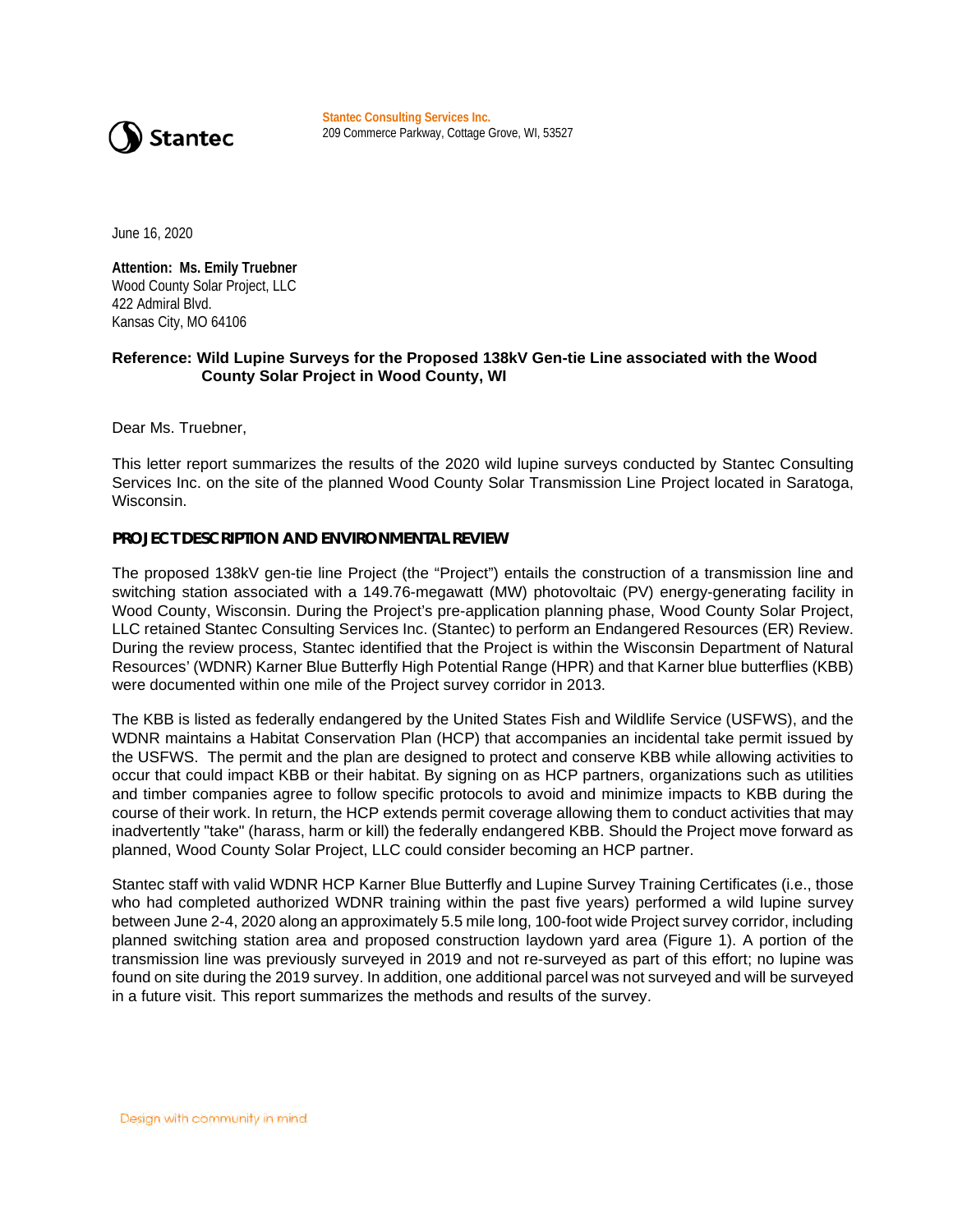June 16, 2020 Ms. Emily Truebner Page 2 of 4

**Reference: Wild Lupine Surveys for the Proposed 138kV Gen-tie Line associated with the Wood County Solar Project in Wood County, WI**

#### **WILD LUPINE SURVEY**

#### **Species Information**

Wild lupine (*Lupinus perennis*) is a native perennial plant in the pea family which grows in habitats characterized by full sun, dry to moderate moisture, and sandy soils (Black & Judziewicz 2009). Wild lupine serves as the only known host plant of the KBB (WDNR 2014). Survey protocols for wild lupine were based on WDNR's document "A Guide to Conducting Monitoring for the Wisconsin Karner Blue Butterfly Habitat Conservation Plan" (WDNR 2014). WDNR protocols require that wild lupine surveys be conducted prior to July 31 of any given year, after which lupine may be senesced. Wild lupine surveys are valid for five years.

#### **Methods and Results**

WDNR protocols (WDNR 2014) indicate that the following sites are eligible for wild lupine surveys:

- 1. Sites within the High Potential Range (HPR) of KBB; and
- 2. Sites which meet the definition of potential habitat (i.e., sites on dry, sandy soils with dominant overstory vegetation of an age and/or character that could support KBB habitat). In particular, this includes:
	- a. Forest stands and upland openings or existing corridors;
	- b. If forested, stands which support trees between 0-15 years of age which are not dense enough to cause crown closure; or
	- c. If not forested, sites characterized by upland openings or existing corridors.

Sites considered a low priority for wild lupine surveys include:

- 1. Wetlands or other flooded areas;
- 2. Forests with dense canopy (>75%);
- 3. Sites on non-sandy soils; or
- 4. Cultivated or otherwise developed areas supporting no native vegetation.

Two KBB HCP trained Stantec biologists walked strip transects approximately 50-feet apart throughout the Project survey corridor, such that all lupine clusters or individuals could be seen by at least one biologist. No wild lupine was located during this systematic search.

#### **CONCLUSIONS**

The wild lupine survey conducted by Stantec included the project corridor, laydown yard, and switching station; however, no lupine was detected during the survey. Areas omitted from the survey included a parcel which will be revisited and a previously surveyed portion of the transmission line, where lupine was not detected in 2019. Lupine survey results and mapping are valid for five years. Due to the absence of wild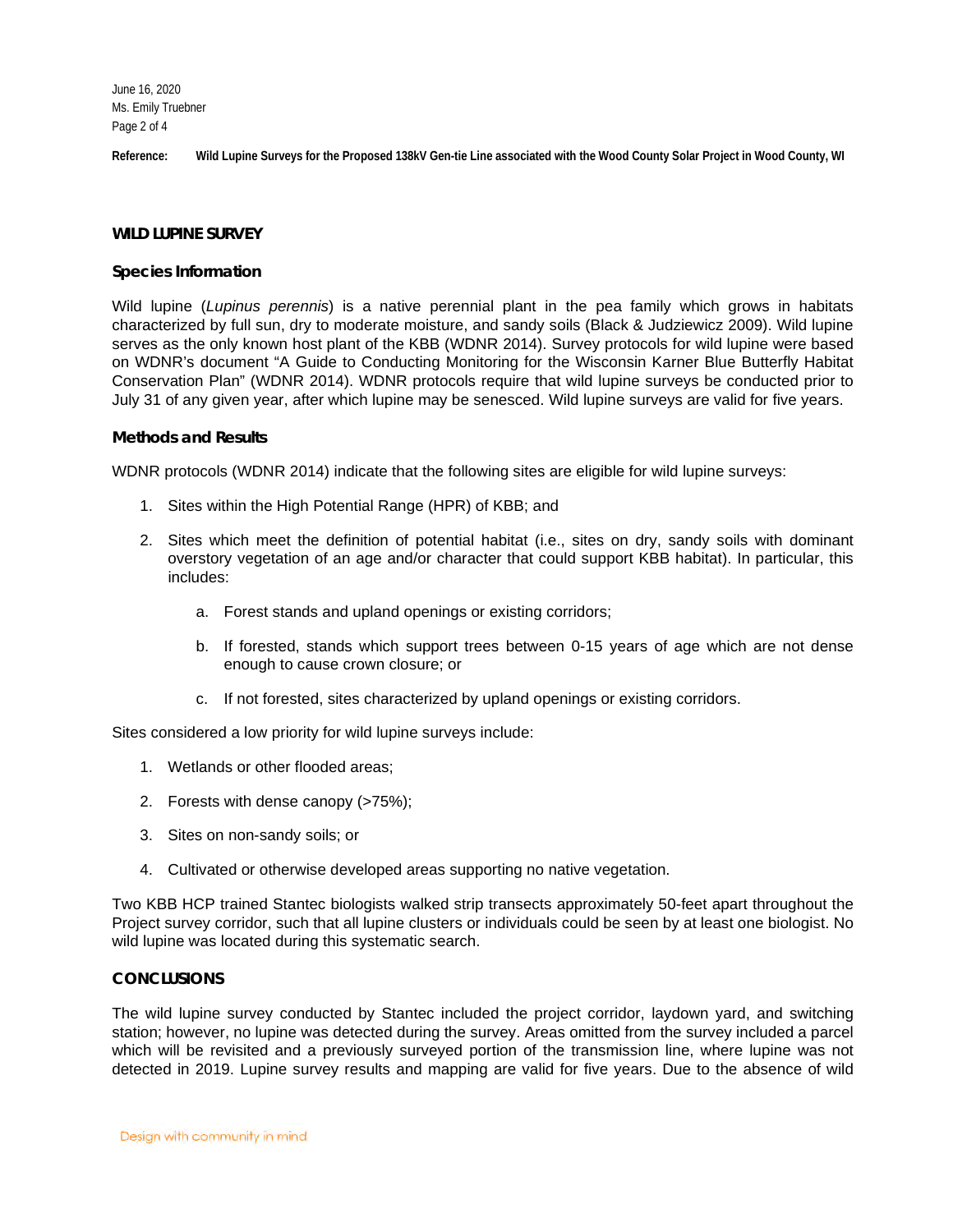June 16, 2020 Ms. Emily Truebner Page 3 of 4

**Reference: Wild Lupine Surveys for the Proposed 138kV Gen-tie Line associated with the Wood County Solar Project in Wood County, WI**

lupine within the Project survey corridor, we determined per the WDNR HCP protocol that KBB surveys will not required to demonstrate that take of the KBB will not occur associated with Project activities. This conclusion will be evaluated further after surveys of the final parcel are complete.

If you have any questions or need more information, please contact me at the phone number or email address listed below.

Regards,

**Stantec Consulting Services Inc.**

any L Hansburg

### **Amy Flansburg**

Phone: (608) 294-8877 E-mail: Amy.Flansburg@Stantec.com

Attachments: Figure 1 – Lupine Survey Overview Map Wood County Solar Project Transmission Line Lupine Presence/Absence Survey Report Form

#### **REFERENCES**

Black, Merel., & Judziewicz, Emmet. 2009. *Wildflowers of Wisconsin and the Great Lakes Region.* Second edition. The University of Wisconsin Press, Madison, WI, USA.

Wisconsin Department of Natural Resources (WDNR). 2014. *A Guide to Conducting Monitoring for the Wisconsin Karner Blue Butterfly Habitat Conservation Plan.*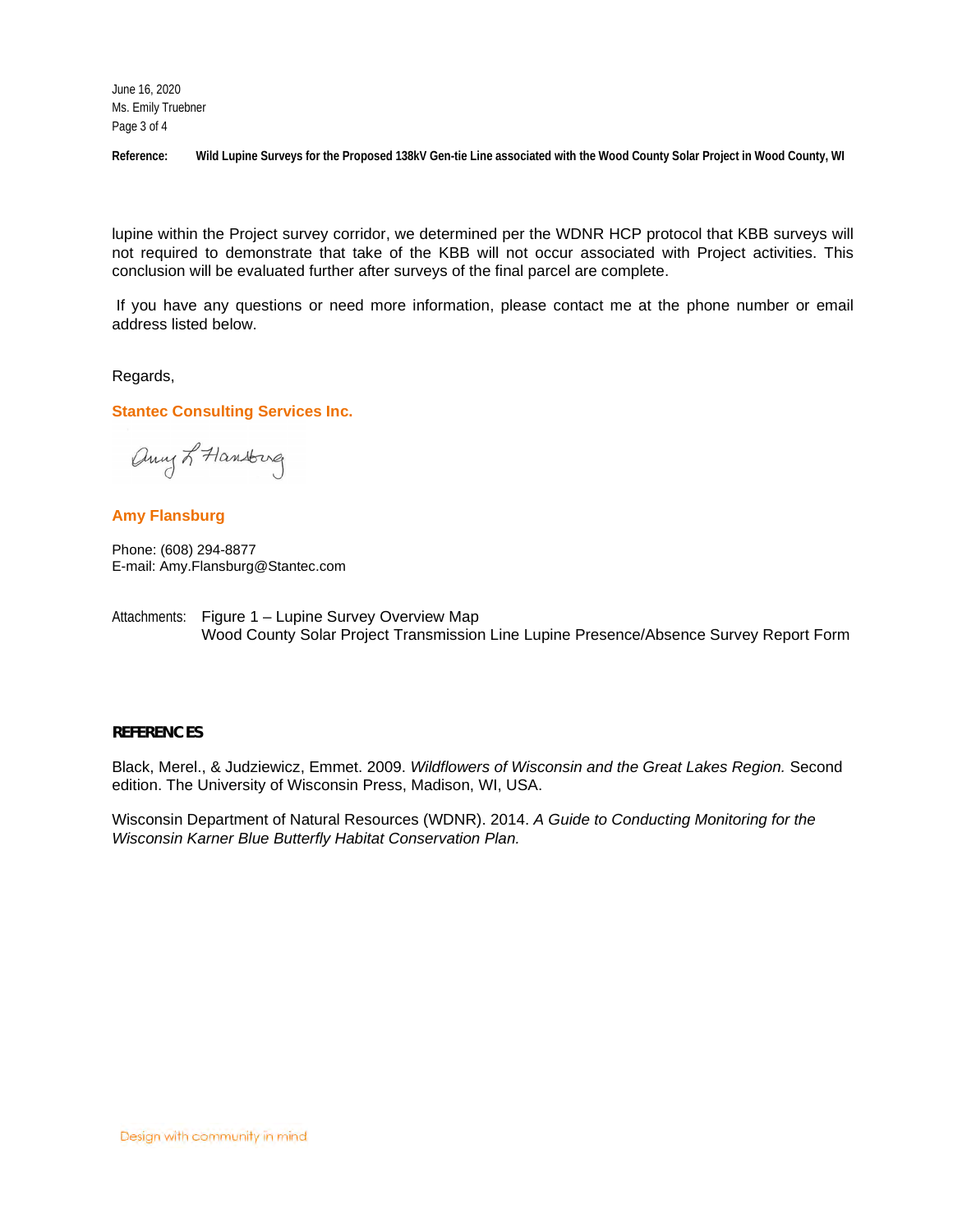

Disclaimer. This document has been prepared based on information provided by others as cited in the Notes section. Stantec has not verified the accuracy and/or completeness of this information and shall not complete and sh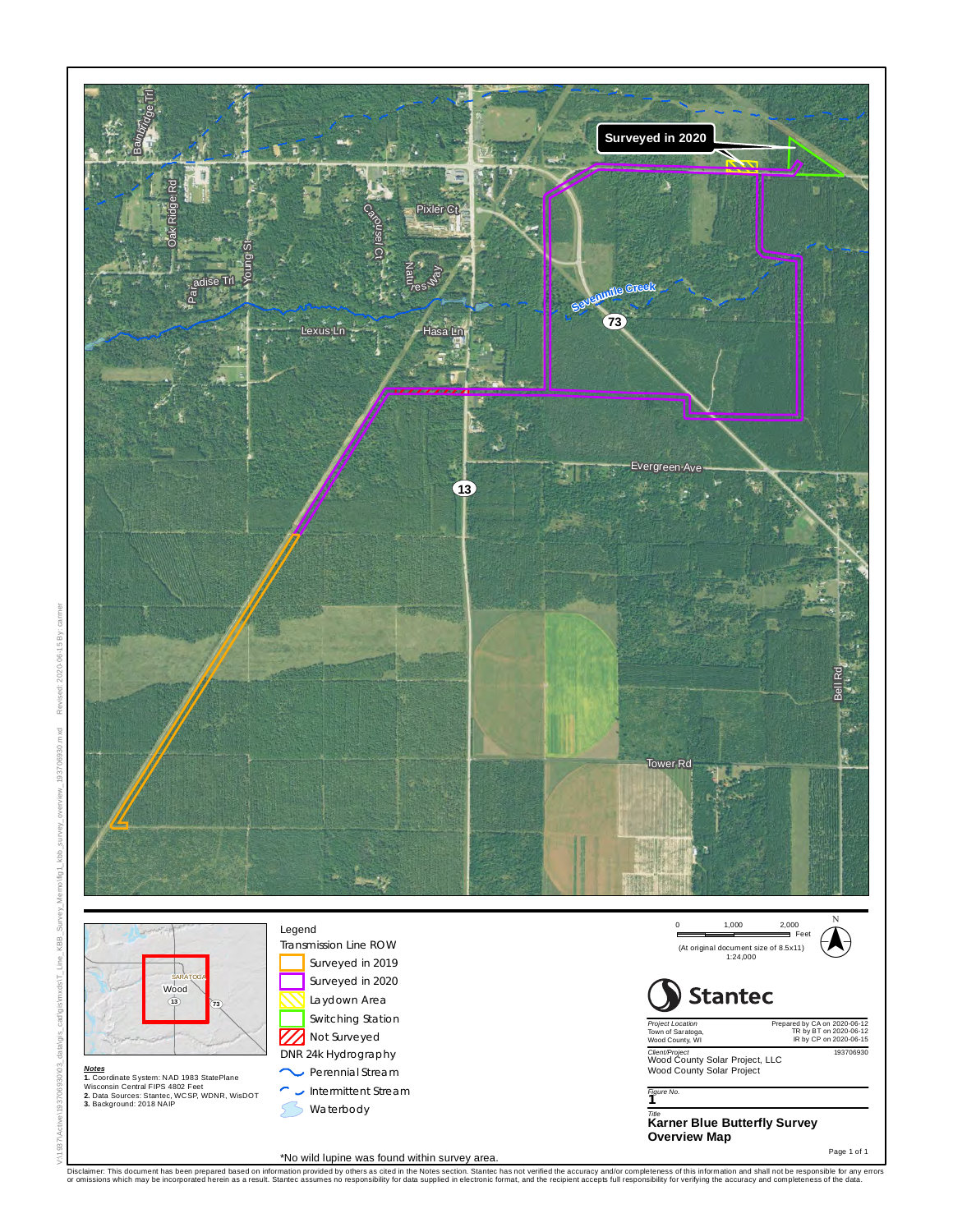# Wisconsin Karner Blue Butterfly Habitat Conservation Plan



## **Survey Report Form**

### **Lupine Presence/Absence**

**Enter year of survey** 

**Purpose** 

Wild lupine is the obligate host plant for the federally endangered Kamer blue butterfly. The purpose of the Lupine presence/absence survey is to determine if sufficient lupine is present on the site to support Karners, and if present, to map its location. Lupine presence/absence surveys are also used to document nectar plant abundance.

#### **General Instructions**

Report on this form results of lupine presence/absence surveys and restoration assessment following construction projects conducted by HCP Partners and their agents Collecting complete and accurate data will minimize potential project delays. Surveys are valid for 5 years for that particular site, and July 31<sup>st</sup> is the last day to survey. If it is a drought year, the last day to survey may be earlier. This information will be posted on the KBB website and communicated by the HCP coordinator,

Submit a a copy of your completed surveys via email to Rebecca.Roth@wisconsin.gov, or by mail to:

**HCP Coordinator** 101 S. Webster St. Madison, WI 53703

Keep a copy of this completed form for your records! Contact Karner blue Habitat Conservation Plan program staff at the Wisconsin Department of Natural Resources if you have any questions, or refer to the KBB website for current monitoring protocols.

| <b>Partner &amp; Surveyor Information</b>                                                                                                                                                                                                                                                                                                                                                                                                                                                                                |                                                                                                                                                                                                                                                 |  |
|--------------------------------------------------------------------------------------------------------------------------------------------------------------------------------------------------------------------------------------------------------------------------------------------------------------------------------------------------------------------------------------------------------------------------------------------------------------------------------------------------------------------------|-------------------------------------------------------------------------------------------------------------------------------------------------------------------------------------------------------------------------------------------------|--|
| Date of survey: $\lceil \rho \rceil$ 2<br>Partner Name: Wood County<br>00100<br>Landowner (if different than partner):<br>Surveyor(s) (Last name, First name):<br>Iansowg<br>Amy<br>Have you completed the online survey training provided<br><b>X</b> Yes<br>by the WI DNR?<br>$\square$ No<br>If yes, what is the most recent year you took the training: $20\%$<br>Did you attend the optional field day held by HCP staff with WDNR?                                                                                 | Are you using this form for (check one):<br><b>Extra</b> -management<br>$\Box$ Post-management<br>On-going management<br>$\Box$ Post-construction assessment<br>$\Box$ Site assessment<br>$\Box$ Other:<br>(certification is valid for 5 years) |  |
| <b>Site Location &amp; Description</b><br>Complete all site identification information that applies:                                                                                                                                                                                                                                                                                                                                                                                                                     |                                                                                                                                                                                                                                                 |  |
| County: Wood<br>Partner site code: Solar - Nurgum Shot<br>Site/project name or comp/stand (or other descriptive name):<br>Solar project transmission line comodor<br>Legal description: Township 21 W Range 0 E Section 1, 10, 15<br>Site size (acres): $5.5 \text{ mi} \times \text{top}$<br>16, 19, 20, 30<br>**GPS Coordinates: Lat: 44. 3019 Long: 29. 8115<br>** Provide the coordinates for the approximate center of the site. If you are unable<br>to provide GPS coordinates, please provide T-R-S information. | Management strategy type (check one):<br>Shifting mosaic (forestry/short term habitat)<br>$\square$ Barrens, prairie, or savanna<br>$\Box$ Right-of-way<br>$\Box$ Post-construction restoration assessment<br>future Ras                        |  |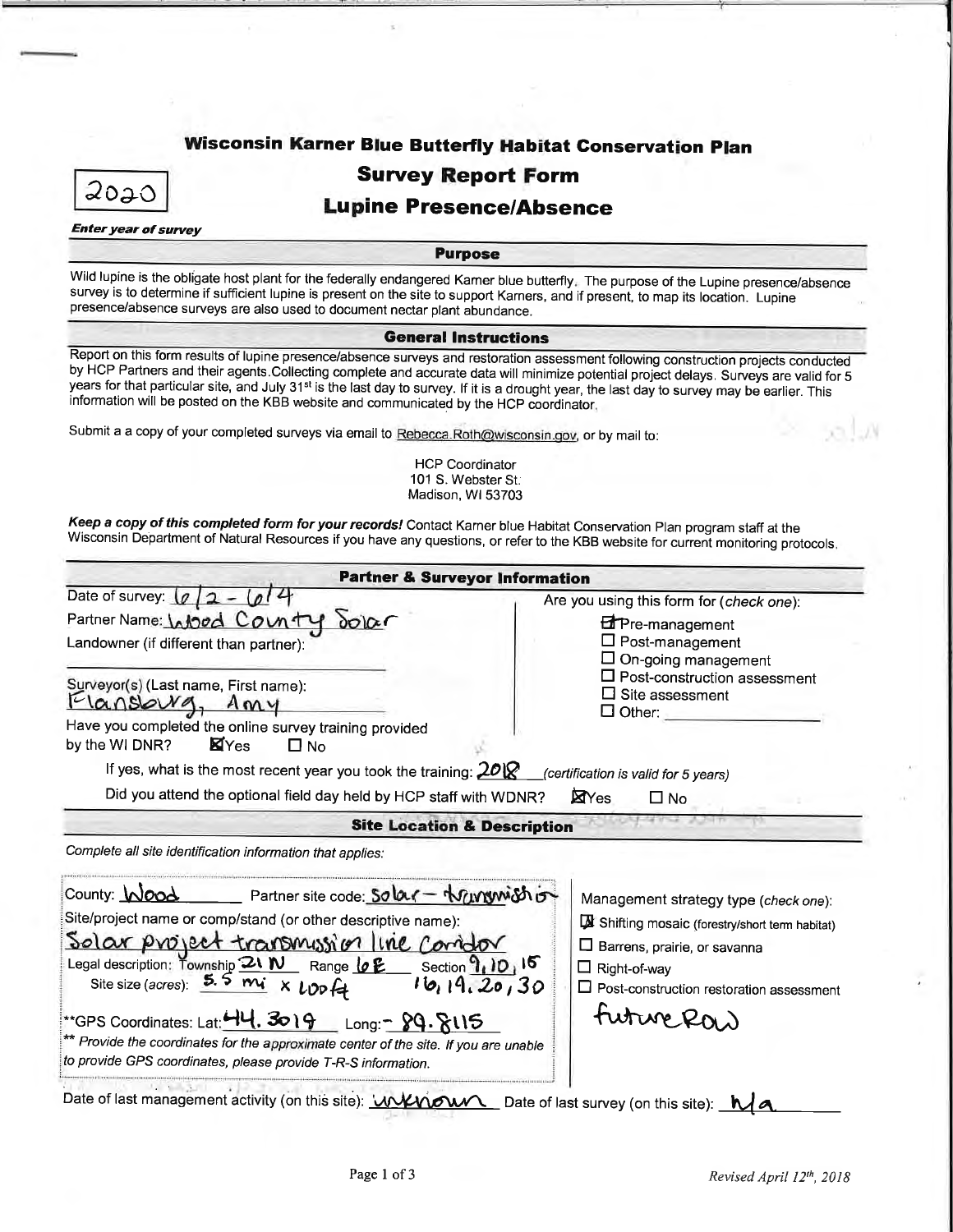Wisconsin Karner Blue Butterfly Habitat Conservation Plan Lupine Presence/Absence Survey

|                                                                                                                                    | <b>Lupine Observations</b>                                                                                                                                                                                                                                                                                                                                                               |
|------------------------------------------------------------------------------------------------------------------------------------|------------------------------------------------------------------------------------------------------------------------------------------------------------------------------------------------------------------------------------------------------------------------------------------------------------------------------------------------------------------------------------------|
| 1. Lupine survey method (check one):                                                                                               |                                                                                                                                                                                                                                                                                                                                                                                          |
| Etransects covering entire site                                                                                                    | $\Box$ transects covering portion of site<br>$\Box$ random walk                                                                                                                                                                                                                                                                                                                          |
| 2. Is lupine present on the site?:                                                                                                 |                                                                                                                                                                                                                                                                                                                                                                                          |
| $\Box$ Yes Continue.                                                                                                               |                                                                                                                                                                                                                                                                                                                                                                                          |
| rest of this survey.                                                                                                               | No If this survey is for pre-management, stop here. If this survey <i>is not</i> for pre-management, complete the                                                                                                                                                                                                                                                                        |
|                                                                                                                                    | 3. Is the lupine density at least 50 lupine plants/acre, or 25 lupine plants/200 meters for linear (e.g. right-of-way) sites?                                                                                                                                                                                                                                                            |
| survey for this site.                                                                                                              | $\Box$ Yes Lupine is sufficient to support Karners. Complete the rest of this survey and a Karner presence/absence                                                                                                                                                                                                                                                                       |
|                                                                                                                                    | $\mathbb{N}\setminus\alpha$ $\mathbb{X}$ No If this survey is for pre-management, stop here. If this survey is not for pre-management, complete the rest of this survey.                                                                                                                                                                                                                 |
| 4. If sufficient lupine is present to support Karners, estimate approximate sizes (in acres) of the following:                     |                                                                                                                                                                                                                                                                                                                                                                                          |
| Lupine area: Nectar plant area:                                                                                                    |                                                                                                                                                                                                                                                                                                                                                                                          |
| 5. Distribution pattern of lupine (circle one):                                                                                    | $\mathbf{2}$<br>3<br>1                                                                                                                                                                                                                                                                                                                                                                   |
| 6. Number of plants or clumps of lupine (check one): $\Box$ 10's $\Box$ 100's $\Box$ 1,000's                                       | (scattered patches)<br>(uniform throughout)<br>$\square$ 10,000+                                                                                                                                                                                                                                                                                                                         |
| 7. Relative abundance of lupine (check one):                                                                                       | $\square$ Dominant, abundant<br>$\Box$ Locally abundant, frequently encountered<br>□ Infrequent, occasional □Rare, very few plants seen                                                                                                                                                                                                                                                  |
|                                                                                                                                    | <b>Habitat Observations</b>                                                                                                                                                                                                                                                                                                                                                              |
| 8. Negative factors:                                                                                                               |                                                                                                                                                                                                                                                                                                                                                                                          |
| Mildew on lupine                                                                                                                   | Barren soil or little vegetative response                                                                                                                                                                                                                                                                                                                                                |
| Other disturbances (e.g. ATVs)                                                                                                     | $\mathbf{\chi}$ Encroaching trees or shrubs                                                                                                                                                                                                                                                                                                                                              |
| Browsing<br>Competing with other vegetation(e.g. bracken, sedges, shrubs, etc)                                                     | Agricultural sprays or other chemicals                                                                                                                                                                                                                                                                                                                                                   |
| <b>X</b> Exotic/Invasive plants (indicate species and severity)                                                                    |                                                                                                                                                                                                                                                                                                                                                                                          |
| SPOLLER KNOWLAPP Of                                                                                                                | Common                                                                                                                                                                                                                                                                                                                                                                                   |
|                                                                                                                                    | <b>Nectar Plant Abundance</b>                                                                                                                                                                                                                                                                                                                                                            |
|                                                                                                                                    | This section is required for mitigation projects, short-term habitat replacement for major construction projects, and any<br>project requiring a Habitat Replacement Plan. These projects need nectar plant abundance for both 1st and 2 <sup>nd</sup> flight<br>periods. This section is recommended for others. You may fill out this information on the Karner presence/absence form. |
| 9. General availability of nectar plants during $1^{st}$ flight period: $\Box$ Abundant - (50% or more coverage of nectar area)    |                                                                                                                                                                                                                                                                                                                                                                                          |
| (First flight periods are generally late May-June.)                                                                                | Common - (25-50% coverage)                                                                                                                                                                                                                                                                                                                                                               |
|                                                                                                                                    | Scarce - (<25% coverage)                                                                                                                                                                                                                                                                                                                                                                 |
| 10. General availability of nectar plants during 2 <sup>nd</sup> flight period: [ Abundant - (50% or more coverage of nectar area) |                                                                                                                                                                                                                                                                                                                                                                                          |
| (Second flight periods are generally mid-July-mid-August.)                                                                         | $\Box$ Common - (25-50% coverage)                                                                                                                                                                                                                                                                                                                                                        |
|                                                                                                                                    | $\Box$ Scarce - (<25% coverage)                                                                                                                                                                                                                                                                                                                                                          |
|                                                                                                                                    |                                                                                                                                                                                                                                                                                                                                                                                          |
|                                                                                                                                    | Ma, prenons sureys nearby siggest                                                                                                                                                                                                                                                                                                                                                        |

 $\overline{\phantom{a}}$